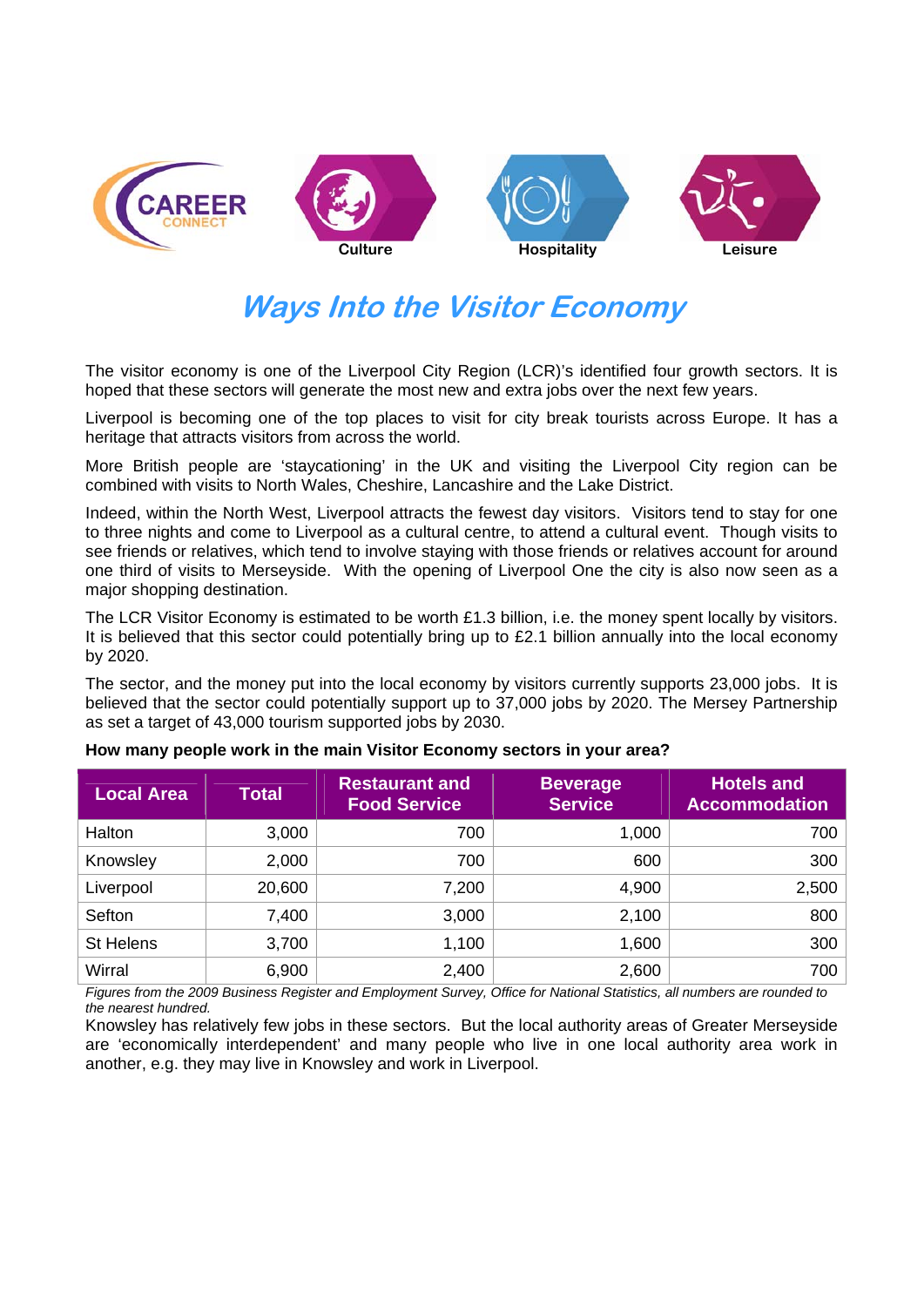

*2009 Business Register and Employment Survey, Office for National Statistics* 

#### **How many jobs are created by different businesses or activities?**

- A large hotel can employ hundreds of people across its reception, restaurants, bars, room service
- A local high street restaurant or bar will typically employ less than ten people
- Every time Liverpool John Lennon Airport adds more flights and more destinations to its weekly schedule that produces more work for airport and airline staff; check in clerks, baggage handlers, taxi drivers, etc.

#### **How many of Merseyside's Young People went into Hospitality and Catering at the end of Year 11 in 2010?**

| <b>Further Education</b>       |               | <b>Employment</b>           |               |  |
|--------------------------------|---------------|-----------------------------|---------------|--|
| <b>Type of Qualification</b>   | <b>Number</b> | <b>Local Authority Area</b> | <b>Number</b> |  |
| NVQ 1                          | 86            | Halton                      | 2             |  |
| NVQ <sub>2</sub>               | 59            | Knowsley                    | 4             |  |
| NVQ 3                          | 2             | Liverpool                   | 9             |  |
| BTEC 1 <sup>st</sup> (level 2) | 16            | Sefton                      | 9             |  |
| <b>BTEC National (level 3)</b> | 2             | <b>St Helens</b>            | 3             |  |
| Total                          | 165           | Wirral                      | 9             |  |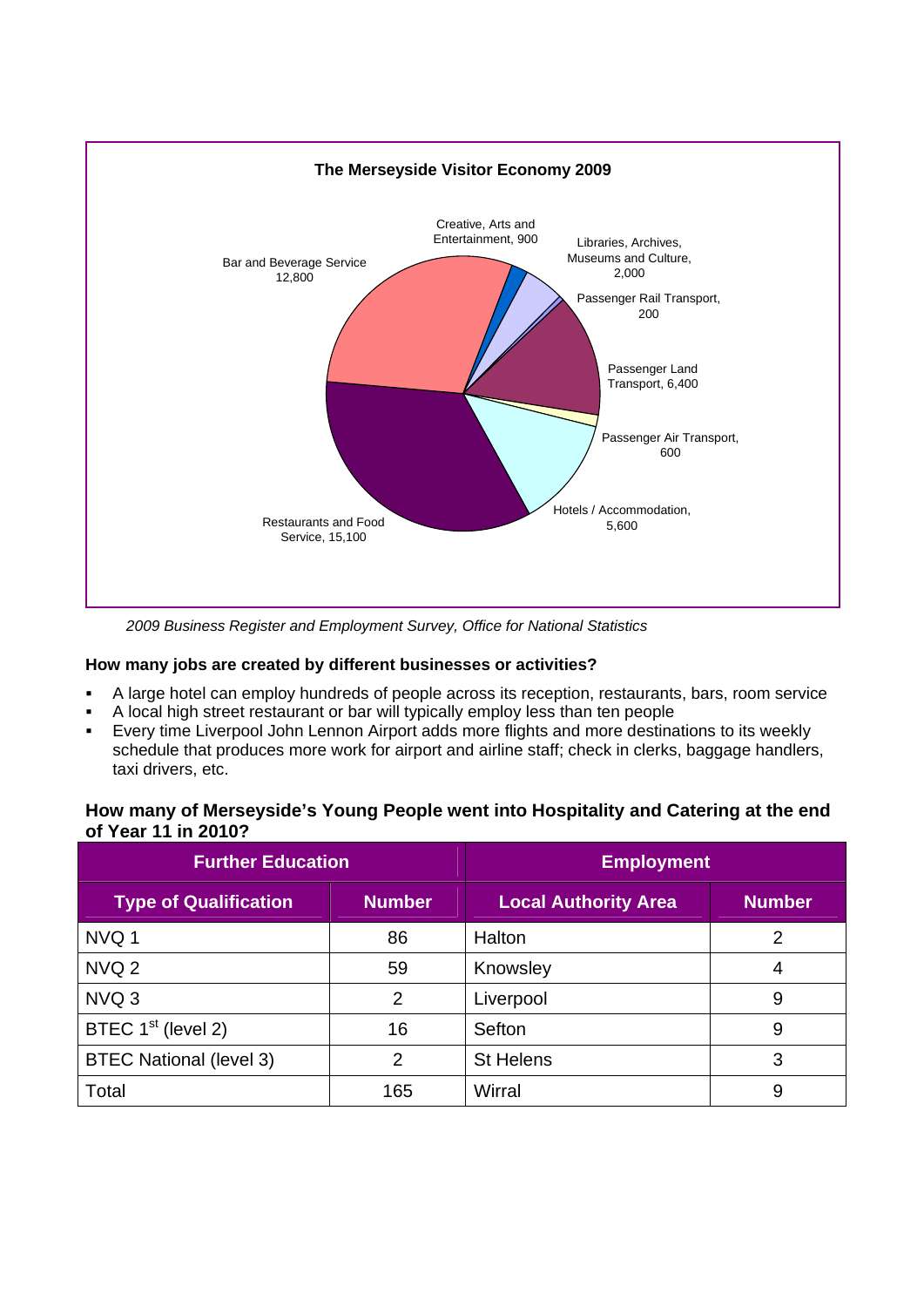## **Job Profiles**

**Events manager:** are responsible for organising and running all kinds of promotional, corporate and social events. They control the whole project, from initial planning, making sure that all elements come together on schedule, to running the event on the day.

The job includes:

- discussing what the client wants
- coming up with original ideas for events
- agreeing budgets and timescales with the client
- researching venues, contacts and suppliers
- negotiating prices with suppliers and contractors
- booking venues, entertainment and any necessary equipment and supplies
- hiring and supervising contractors such as caterers and security
- marketing and publicising the event
- making sure that everything runs smoothly on the day
- ensuring that health and safety and insurance regulations are followed.

Sometimes Event Managers specialise in organising a particular type of event, such as parties and weddings, exhibitions and conferences, advertising product launches, or fundraising events.

**Tourist guides**: show visitors around places of interest, such as towns and cities, historic buildings, gardens, religious sites or museums and art galleries.

Guides can work in one place such as a castle or historic house, or accompany groups on day tours to interesting places or sites. They escort groups around the site or area, and give information about history, purpose, architecture or other points of interest.

Guided tours could be:

- sightseeing tours
- tours for special interest groups
- themed walks.

Some tourist guides work as a 'driver guide', taking small groups of tourists on guided tours around places of interest in a car or minibus.

**Museum assistants**: are responsible for customer care and security in museums and galleries.

The work involves:

- patrolling to monitor security and make sure the exhibits are in good order
- talking to visitors and helping them with their enquiries
- helping curators and other senior staff to move and change displays and exhibitions.

In independent and privately owned museums with fewer staff they may have additional duties, including:

- taking more responsibility for security
- issuing entrance tickets
- serving in the museum shop